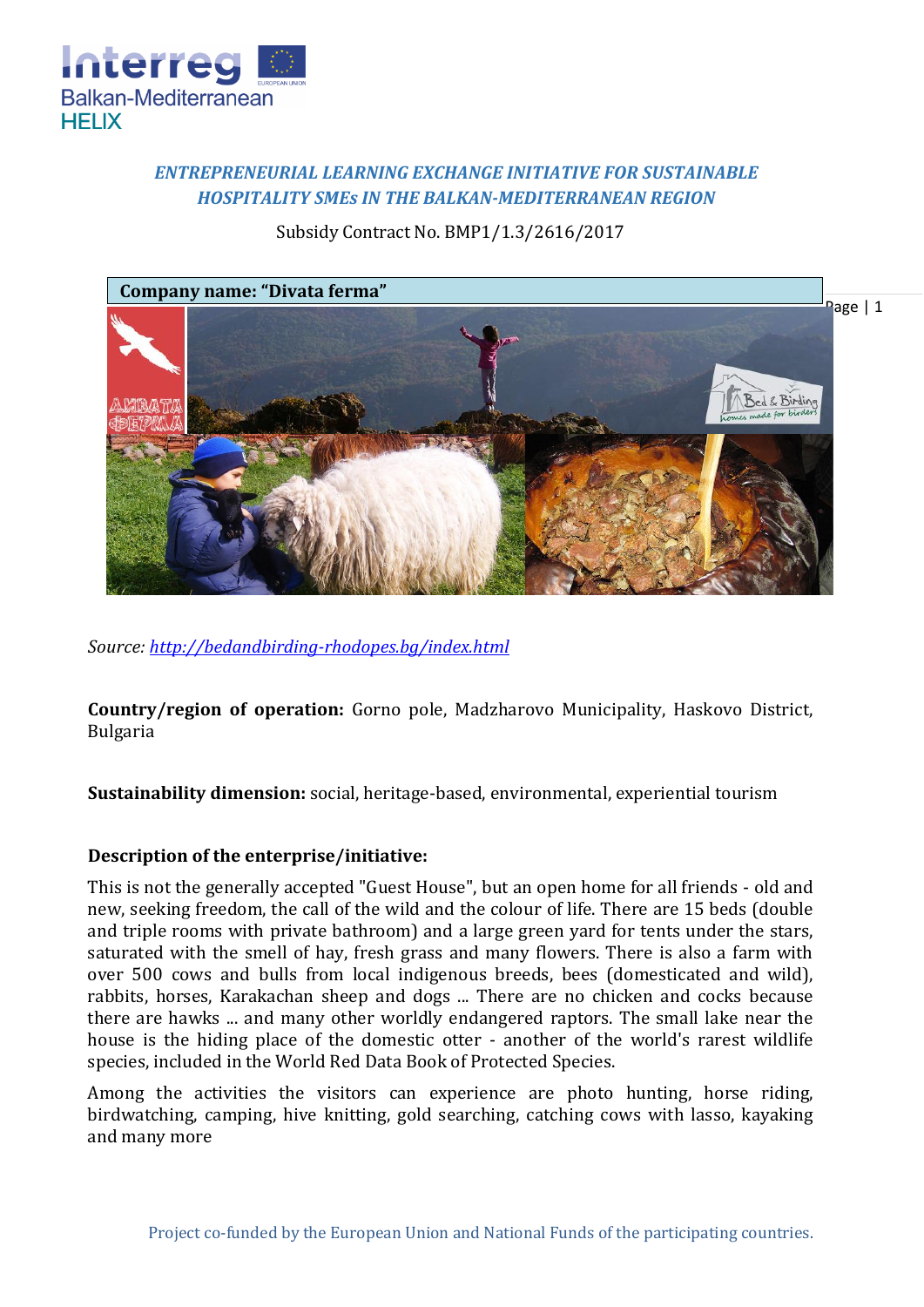

## **Social/ community impact sought:**

Reviving the village, using all the available resources in the region as at the same time protecting and admiring the nature and the wildlife and teaching the visitors to do so.

**Stakeholders:** Wildlife and nature lovers, adventure hunters

Page | 2

## **Approach applied:**

After the pair of owners married, they moved to live in the village and began to raise bulls and cows. Eventually, they came to the idea that their lifestyle would appeal to many people who would like if not to live that way, at least to spend a few days in such an atmosphere. Thus, the idea of a guest house was born, which at the beginning offered accommodation for four and now for 15 people. As the couple describe themselves as Thracians, they are trying to preserve the Thracian traditions in folklore and cuisine as they organize different celebrations of food and prepare traditional specialties such as gyuzlemi, rabbit pie, hen with pancakes, krukmach, steamed kid, pliketa with groats (bulgur) (baked in the sun and ground in a chromel), Saralia, Beef in a pumpkin, kukuresh, traditional barbecue (cheverme), game in a pot and many more as at the same time everything is accompanied by folklore dances and singing.

#### **Innovation applied:**

The innovation is in the experience the visitors can enjoy – The owners are not just managers, guides, guards or administrators, they are the hosts of the farm and the visitors are their guests who became friends.

## **Social impact and business results achieved:**

The business itself is the livestock breeding but the social impact achieved is the opportunity created for people who can come and share the love for nature and wildlife with Betty and Nikki – the owners and their children. They share that their roots have become a way of life but without giving up the technical innovations of our time.

#### **Financial situation / sustainability of the business model:**

The sustainability of the business model is ensured not only by the tourists who fall in love with Betty and Nikki, their home and the Bulgarian dishes, folklore and nature but also by the environment-friendly way of life the family lives –organically produced vegetables, fruits and grains and by the fact that the farms is the first organically certified for meat in Bulgaria.

**Key success factors:** Love for nature, wildlife, traditions, culture and the family.